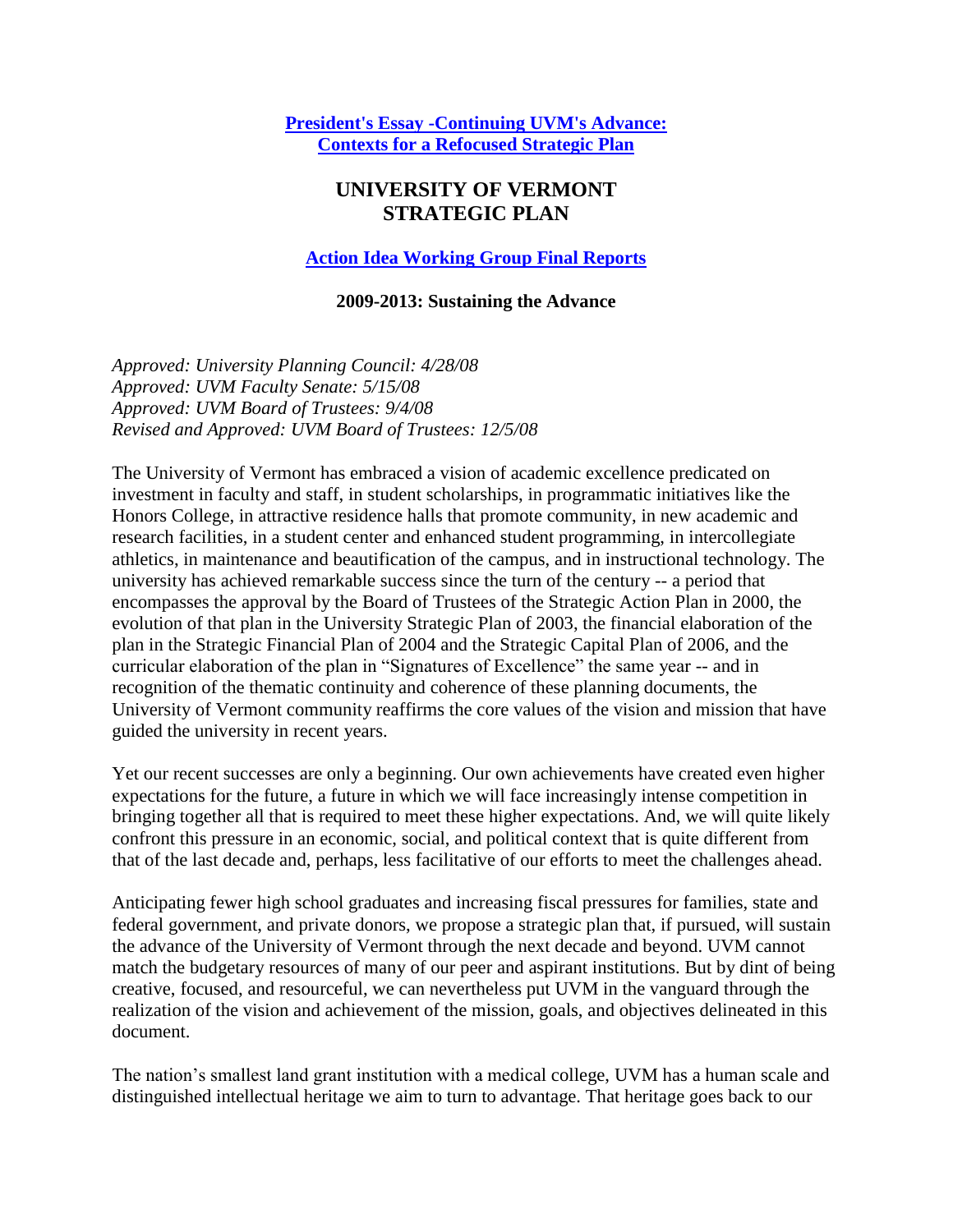fifth president, James Marsh, who, in addition to inventing the modern system of academic majors and elective courses, had a passionate commitment to the practical application of knowledge. The legacy includes Vermont Senator Justin Morrill, author of the Morrill Land Grant Act of 1862 that established higher education in the United States as a public good, democratically embracing the education of the working classes and extending the mission of higher education from the liberal arts to the practical application of knowledge for the benefit of society. Our intellectual heritage encompasses the philosophy of UVM's most renowned graduate, John Dewey, a champion of American pragmatism, progressive reform, and experiential and lifelong learning. These assets, our human scale and our intellectual heritage, are foundations on which we propose to create value and quality that will embody and extend the distinctive contributions to American thought and education of our University and our State.

# **The Vision for the University of Vermont**

*To be among the nation's premier small research universities, preeminent in our comprehensive commitment to liberal education, environment, health, and public service.*

# **The Mission of the University of Vermont**

*To create, evaluate, share, and apply knowledge and to prepare students to be accountable leaders who will bring to their work dedication to the global community, a grasp of complexity, effective problem-solving and communication skills, and an enduring commitment to learning and ethical conduct.*

#### **Goals and Objectives of the University of Vermont**

As the cost of higher education increases, economic conditions ebb and flow, and competition for fewer students and for all sources of revenue intensifies, UVM is best positioned if it can make a case for educational distinction and distinctiveness and for student, faculty, and staff success. There is much evidence of these qualities already at UVM. Our challenge is to extend these farther and deeper so that evidence of excellence and success is encountered by all who have or seek a relationship with the University of Vermont. Adherence to, and achievement of, each of the following five goals, in parallel, will secure the academic quality and reputation of our students, faculty, and staff, and the distinctive UVM educational experience. Our progress in achieving the action plans developed in support of each goal will be the basis for UVM's sustained competitiveness in higher education.

Therefore, to realize our vision to be among the nation's premier small research universities, we must take these actions.

#### *Diversity:* **Build a diverse and globally aware university community sustained by an inclusive, supportive, and just campus climate.**

Objectives:

• Implement plans and programs to recruit and retain a critical mass of faculty, staff, administrators, and students from diverse backgrounds.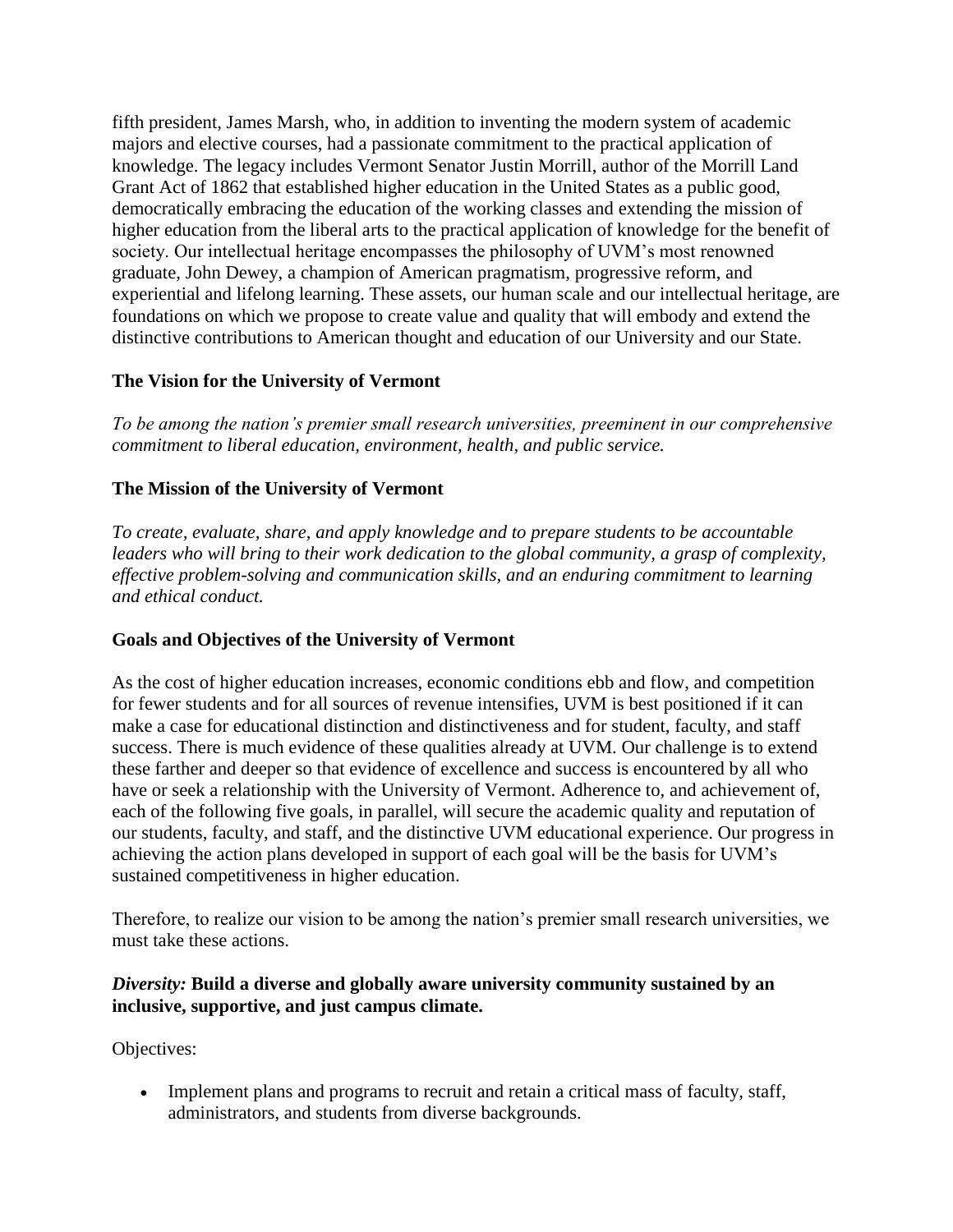- Invest university resources and employ processes to build a transparent, collaborative infrastructure supportive of university members from diverse backgrounds.
- Cultivate an inclusive and responsive university climate underscored with fairness and equity.
- Increase diversity related knowledge, encourage interaction among diverse university members, and build understanding of differences through programs, services, and policies.

# *Academic Programs:* **Increase the quality and stature of academic programs and align undergraduate and graduate education with institutional priorities.**

Objectives:

- Ensure that the resources, facilities, and support programs are available and policies and procedures are in place to attract, recruit, and retain the very best scholars to UVM.
- Make UVM a destination for the highest achieving undergraduate and graduate school applicants, and nurture their intellectual development by direct interactions with worldclass scholars and creative artists.
- Through faculty processes, create greater cohesion of the undergraduate curriculum and greater depth of the graduate curriculum.
- Continue to build strength in the disciplines while removing barriers to, and providing rewards for, collaboration, integration, partnerships, and programmatic development across disciplinary lines.
- Establish structures and processes to align the academic program array with the vision and mission and link resource allocation with current or anticipated performance on agreed upon metrics of quality, national distinction, and institutional priorities.
- Link the outcomes and recommendations of the academic program review process to resource allocation.
- Provide institutional leadership and support for learning assessment activities aimed at the continuous improvement of the quality of undergraduate and graduate education.

# *Scholarship:* **Focus and strengthen research, scholarship, and the creative arts, and develop outstanding graduate programs that support the creation and sharing of knowledge.**

Objectives:

- Continue to make focused investments in infrastructure and technology that support research, scholarship, and the creative arts.
- Align university policies and practices to increase support for and reduce barriers to productivity and excellence in research, scholarship and the creative arts.
- Meet the special needs of graduate students for financial support, professional development, support services, mentoring, and intellectual community.
- Create and implement a UVM Research Strategic Plan that provides a roadmap and a process to measure success and allocate resources to mutually enhance research foci and graduate education.
- Foster applications of discovery, innovation, and invention to improve the well-being of Vermont, the region, and the world.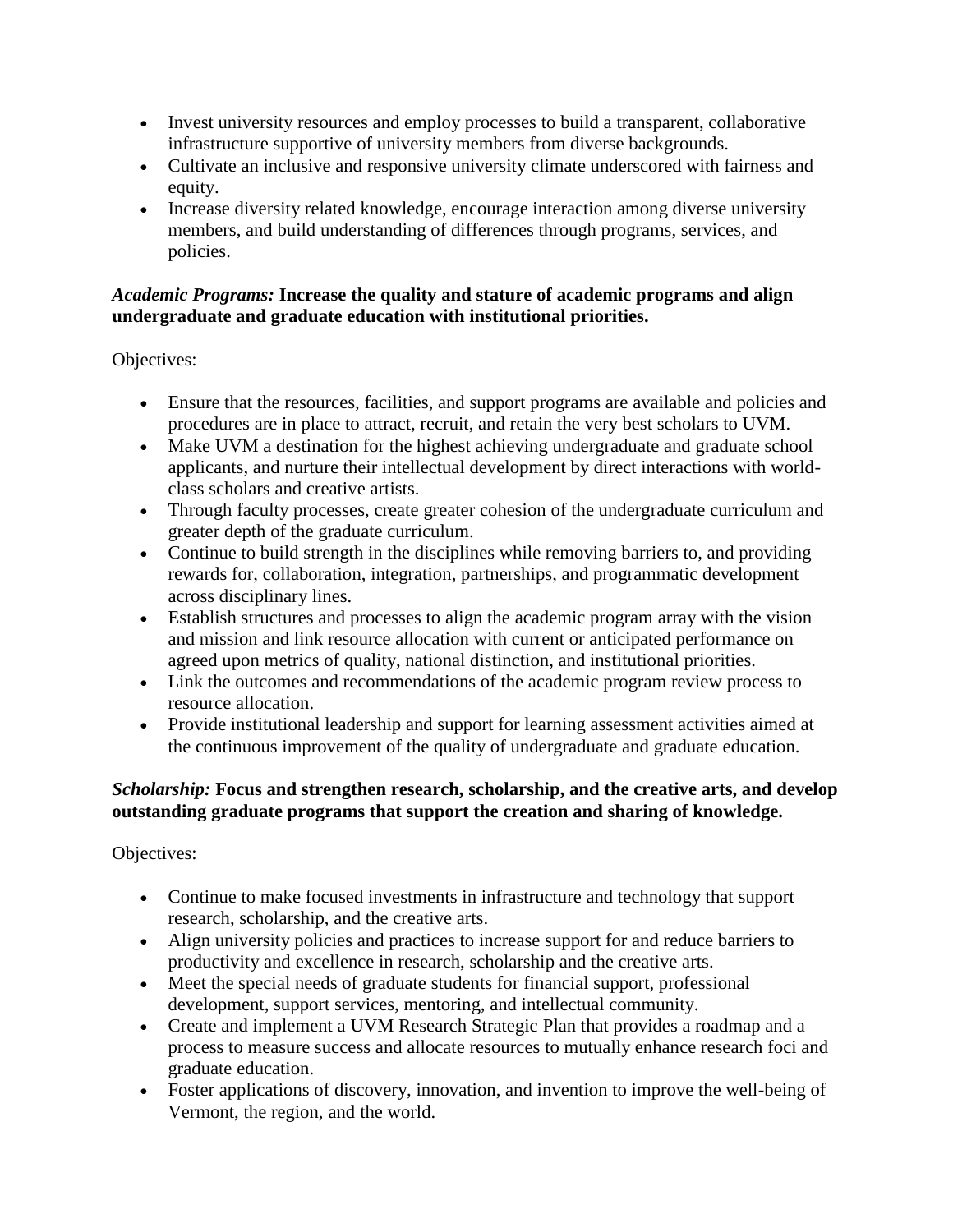Earn external recognition that UVM numbers among premier small research universities.

#### *Student Experience:* **Provide a distinctive university experience that prepares students for success as accountable leaders in the 21st century.**

Objectives:

- Ensure that the foundations of a contemporary liberal education critical thinking, highlevel speaking and writing ability, research skills, and problem solving – permeate the academic experiences of all UVM students.
- Infuse a broad understanding of and personal responsibility for health and wellness, environmental stewardship, and sustainability throughout the academic and co-curricular experiences of all UVM students.
- Develop in students the knowledge and skills to be leaders through emphases on problem-based and experiential learning and by providing well organized opportunities for service learning and mentored research.
- Enhance a global perspective, transnational knowledge, and international experience among UVM students, faculty, and staff.
- Give every first- and senior-year undergraduate the opportunity to take courses and engage in co-curricular activities that facilitate successful transitions into and out of college life.
- Make the best practices and models of academic advising and mentoring available to every student.

# *Institutional Efficacy:* **As an institution, model the highest standard of ethical conduct, accountability and best practice, public service, and strong commitment to lifelong learning.**

Objectives:

- Ensure through internal controls, training programs, and regular monitoring and assessment an organizational culture of adherence to the highest standards of best practice and accountability in all university operations and undertakings.
- Develop a capacity for institutional self-examination and purposefulness that produces the highest levels of effectiveness in university programs, services, and policies.
- Re-engineer administrative systems and support operations aligned with an ethic of service and accountability to students, faculty, and staff.
- Build a culture of participatory and transparent decision-making throughout the institution.
- Improve and sustain the university's role as a valued leader and partner in social and economic development in Vermont, the region, and the world.
- Expand faculty and staff development programs that provide the intellectual and personal tools for professional success throughout the career.
- Provide compensation for faculty and staff that is determined by performance, market competitiveness, equity (including attention to basic needs), and recognition of the role of collective bargaining for unionized employees.